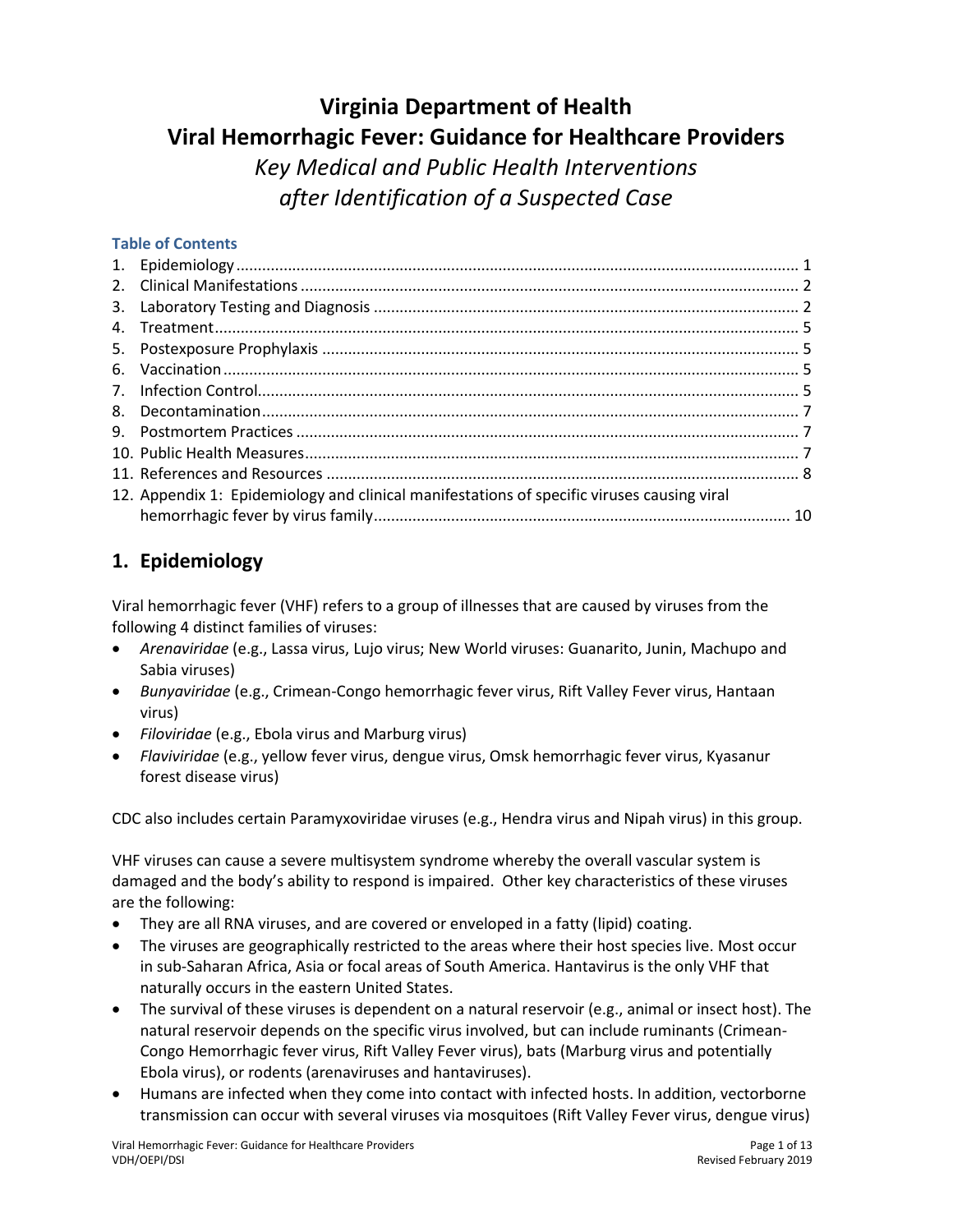or ticks (Crimean-Congo Fever virus, Omsk hemorrhagic fever virus, Kyasanur Forest disease virus). After transmission of the virus from the host, person-to-person transmission can occur with some of these viruses through direct contact with symptomatic patients, body fluids, cadavers or contaminated objects (Lassa virus, New World arenaviruses, filoviruses, Crimean-Congo hemorrhagic fever virus).

- Human cases or outbreaks of viral hemorrhagic fevers occur sporadically among people who live in or travel to endemic areas. The occurrence of outbreaks cannot be easily predicted.
- With a few noteworthy exceptions, there is no cure or established drug treatment for VHFs.

Many viruses that cause hemorrhagic fever (e.g., Ebola virus, Marburg virus, Lassa fever virus) are designated as a Category A bioterrorism agent (i.e., one that is easily disseminated or transmitted with a higher rate of mortality than a Category B agent) and a select agent, which means that it could be developed as a bioterrorism agent and that possession, use or transfer of these organisms requires registration with CDC or USDA. If VHF is suspected or confirmed, the local health department should be notified immediately so that a public health investigation can be initiated.

The epidemiology of several viruses causing VHF is described in more detail in [Appendix 1.](#page-9-0)

### <span id="page-1-0"></span>**2. Clinical Manifestations**

The incubation period depends on the etiologic agent, but it can be as long as 21 days. For this reason, collecting a thorough history of travel and exposures within the 21 days before illness onset is critical.

Although some viruses cause relatively mild illnesses, other viruses cause severe, life-threatening disease. Signs and symptoms vary by disease, but, in general, include fever, headache, muscle pain, erythematous maculopaular rash on the trunk, vomiting, diarrhea, pharyngitis (arenavirus only), abdominal pain, bleeding (not related to injury) and retrosternal chest pain (arenavirus only). Vascular endothelial damage leads to shock and pulmonary edema. Liver injury is common. Signs or symptoms seen with specific viruses include renal failure (hemorrhagic fever with renal syndrome associated with hantaviruses), bruises (Crimean-Congo hemorrhagic fever), hearing loss and shock in newborns (Lassa fever), and spontaneous abortion and birth defects (Lassa fever).

The case-fatality rate varies by the etiologic agent. [Appendix 1](#page-9-0) includes case-fatality rates of several viruses causing VHF.

# <span id="page-1-1"></span>**3. Laboratory Testing and Diagnosis**

#### **Notification when VHF is Suspected**

If VHF is suspected, the healthcare provider should immediately report the case to the local health [department](http://www.vdh.virginia.gov/local-health-districts/) per [Virginia's disease reporting regulations](http://www.vdh.virginia.gov/surveillance-and-investigation/commonwealth-of-virginiastate-board-of-health/). The local health department will discuss options for public health testing. If VDH approves public health testing, specimens may be sent to the Division of Consolidated Laboratory Services (DCLS). The health department will facilitate notification and shipment to DCLS. Specimens potentially containing a virus that causes VHF should never be shipped to DCLS without prior approval.

#### **Laboratory Biosafety**

Laboratory personnel **must** be alerted if VHF is suspected so that they can take appropriate precautions.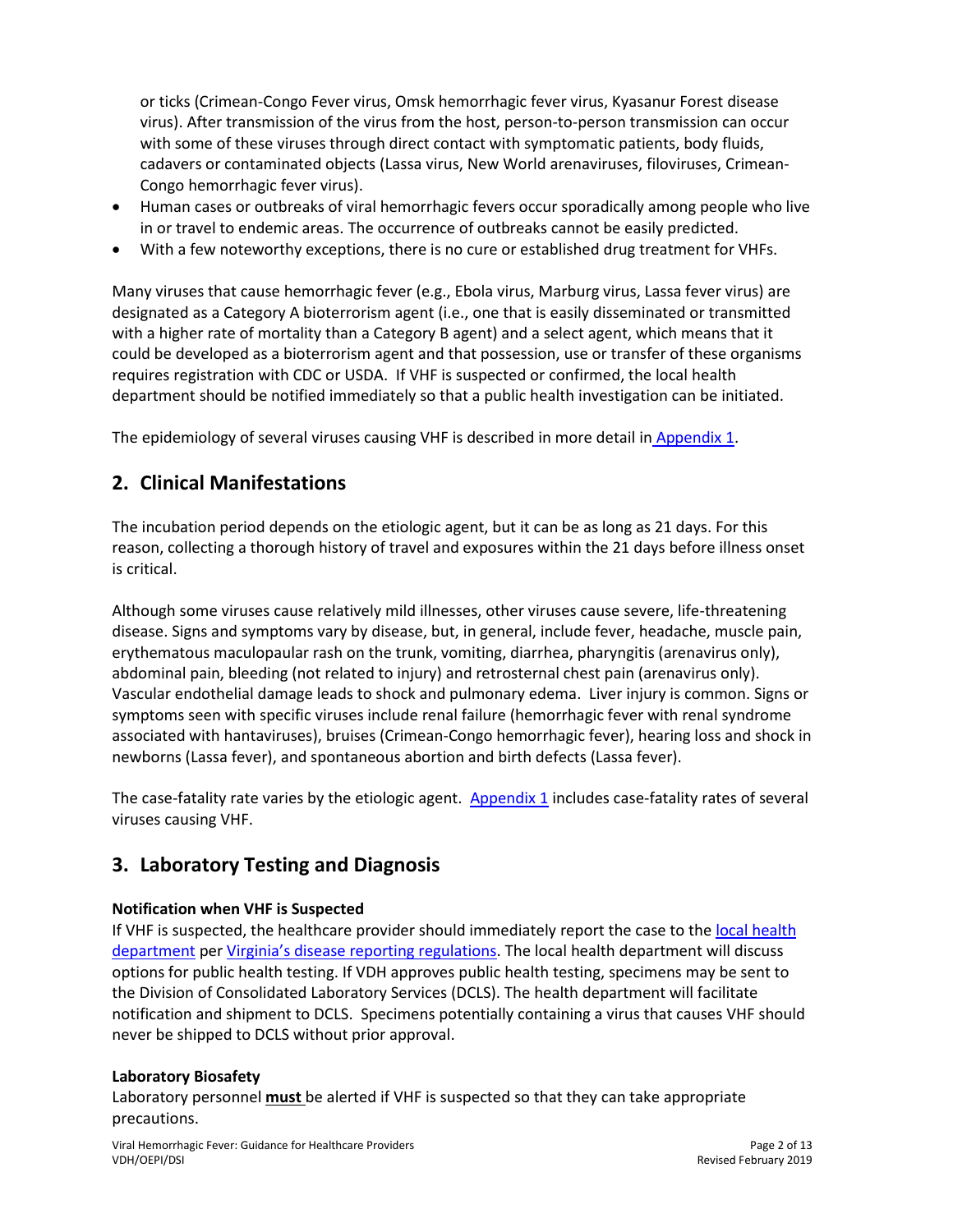#### **Diagnostic Testing**

In general, diagnostic testing for viruses causing VHF requires high containment (e.g., Biosafety Level 3 or 4 practices). Testing is typically performed only at CDC. The one exception to this is that DCLS can perform preliminary PCR testing for Ebola virus, if CDC approves testing; confirmatory testing is conducted at CDC.

Multiple test types can be used to diagnose a VHF. The availability of the test depends on the agent. In general, testing includes enzyme-linked Immunosorbent Assay (ELISA) for antigen or antibody detection, viral isolation in cell culture for blood or tissues, detection of VHF-specific genetic sequence by Reverse Transcription-Polymerase Chain Reaction (RT-PCR) from blood or tissues, and detection of VHF viral antigens in tissues by immunohistochemistry.

#### **Sample Collection**

General instructions for VHF testing at DCLS or CDC are shown in Table 1. For Ebola virus, refer to DCLS instructions that are available [here.](https://dgs.virginia.gov/division-of-consolidated-laboratory-services/updates/hot-topics/)

Because of the highly infectious nature of these organisms, consultation with DCLS about specimen collection and handling is strongly recommended. The DCLS Emergency Officer can be reached 24/7 at 804-335-4617.

#### **Case Definitions used by Public Health**

The current CDC case definition for VHF is available [here.](https://wwwn.cdc.gov/nndss/conditions/viral-hemorrhagic-fever/) Specific viruses described in the case definition include the following: Crimean-Congo Hemorrhagic fever virus, Ebola virus, Lassa virus, Lujo virus, Marburg virus, and New World Arenaviruses (Guanarito, Junin, Machupo and Sabia viruses). Note that a case definition is set of uniform criteria used to define a disease for public health surveillance. Case definitions enable public health to classify and count cases consistently across reporting jurisdictions, and should not be used by healthcare providers to determine how to meet an individual patient's health needs.

For Ebola, the CDC definition of a Person Under Investigation (PUI) is available [here.](https://www.cdc.gov/vhf/ebola/clinicians/evaluating-patients/case-definition.html) Both clinical findings and relevant exposure within the 21 days before illness onset are required to meet the PUI definition and pursue public health testing.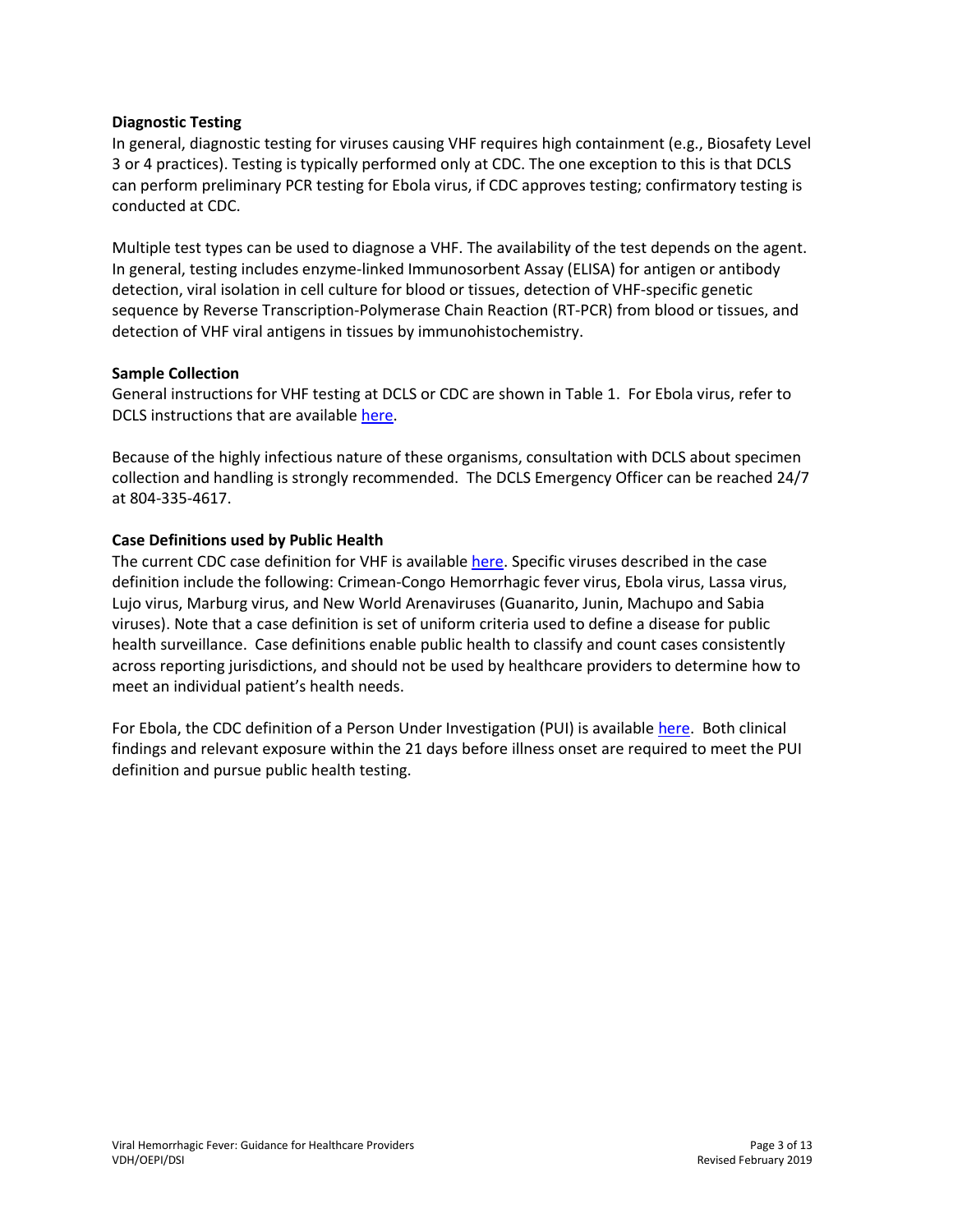| <b>Test and Estimated</b><br><b>Turnaround Time</b>                                                                                                                                                                                                  | <b>Acceptable Samples</b>                                                                                                                                             | Amount                                                                                                                        | <b>Instructions</b>                                                                                                                                                                                                                                                                                                                                                                                                                                           |
|------------------------------------------------------------------------------------------------------------------------------------------------------------------------------------------------------------------------------------------------------|-----------------------------------------------------------------------------------------------------------------------------------------------------------------------|-------------------------------------------------------------------------------------------------------------------------------|---------------------------------------------------------------------------------------------------------------------------------------------------------------------------------------------------------------------------------------------------------------------------------------------------------------------------------------------------------------------------------------------------------------------------------------------------------------|
| Serology (performed<br>at CDC)<br><b>Estimated turnaround</b><br>time: 4-10 business<br>days upon specimen<br>receipt                                                                                                                                | Serum (red top tube or<br>serum separator) or<br>whole blood (purple,<br>green, or blue top<br>tube)                                                                  | Minimum<br>sample volume<br>is 4 ml                                                                                           | The following specimen types may<br>be submitted:<br>• Serum drawn near admission with<br>clots retained from red top tube<br>• As late a serum as available<br>• Convalescent serum drawn<br>approximately 21 days after first<br>specimen<br>• Post-mortem heart blood<br>Serum samples must be shipped<br>with a cold pack, or on dry ice in a<br>plastic tube. Clots and acute blood<br>for virus isolation must be sent on<br>dry ice in a plastic tube. |
| Immunohistochemistry<br>(IHC, performed at CDC)<br><b>Estimated turnaround</b><br>time: 8 weeks upon<br>specimen receipt                                                                                                                             | Lung, kidney, and<br>spleen tissues are<br>preferred. Other<br>tissues that may be<br>sent include lymph<br>nodes, heart,<br>pancreas, pituitary,<br>brain, or liver. | Consult with<br><b>DCLS</b>                                                                                                   | Specimen packaging requirements:<br>• Paraffin blocks are preferred,<br>particularly if death was not<br>recent.<br>• If paraffin blocks are not available,<br>formalin-fixed tissues may be<br>sent.<br>• Ship paraffin blocks or formalin-<br>fixed tissue at room temperature-<br>-do not freeze.<br>• An autopsy or surgical report<br>must accompany the specimen.                                                                                       |
| PCR/ Virus Isolation<br><b>Estimated turnaround</b><br>time: 4-10 business<br>days upon specimen<br>receipt (performed at<br>CDC)<br><b>Estimated turnaround</b><br>time for Ebola RT-PCR<br>testing at DCLS:<br>3-5 hours upon<br>specimen receipt. | Preferred: whole<br>blood (purple, yellow,<br>or blue top tube),<br>fresh frozen tissue.<br>Serum can also be<br>used if only sample<br>available.                    | Minimum sample<br>volume: 4 ml.<br>Fresh frozen<br>tissues should be<br>at least $1 \text{cm}^3$ ,<br>except for<br>biopsies. | Ship sample frozen on dry ice in a<br>plastic tube. Do not freeze glass<br>tubes.                                                                                                                                                                                                                                                                                                                                                                             |

**Table 1. Sample collection instructions for testing suspected viral hemorrhagic fevers at DCLS or CDC\***

\*General instructions for viral hemorrhagic fever (VHF) are presented in this table; specific instructions for Ebola virus are available [here.](https://dgs.virginia.gov/division-of-consolidated-laboratory-services/updates/hot-topics/) If VHF is suspected, notify th[e local health department](http://www.vdh.virginia.gov/local-health-districts/) immediately to discuss the case and laboratory testing. If VDH approves testing, specimens may be sent to the Division of Consolidated Laboratory Services (DCLS) with the DCLS Clinical Microbiology/ Virology [Request Form;](https://dgs.virginia.gov/globalassets/document-center/dcls-forms/clinical-microbiology_virology-request-form-16857-1.pdf) include the name of the test on the form. For questions about specimen collection, the DCLS Emergency Officer can be reached 24/7 at 804-335-4617.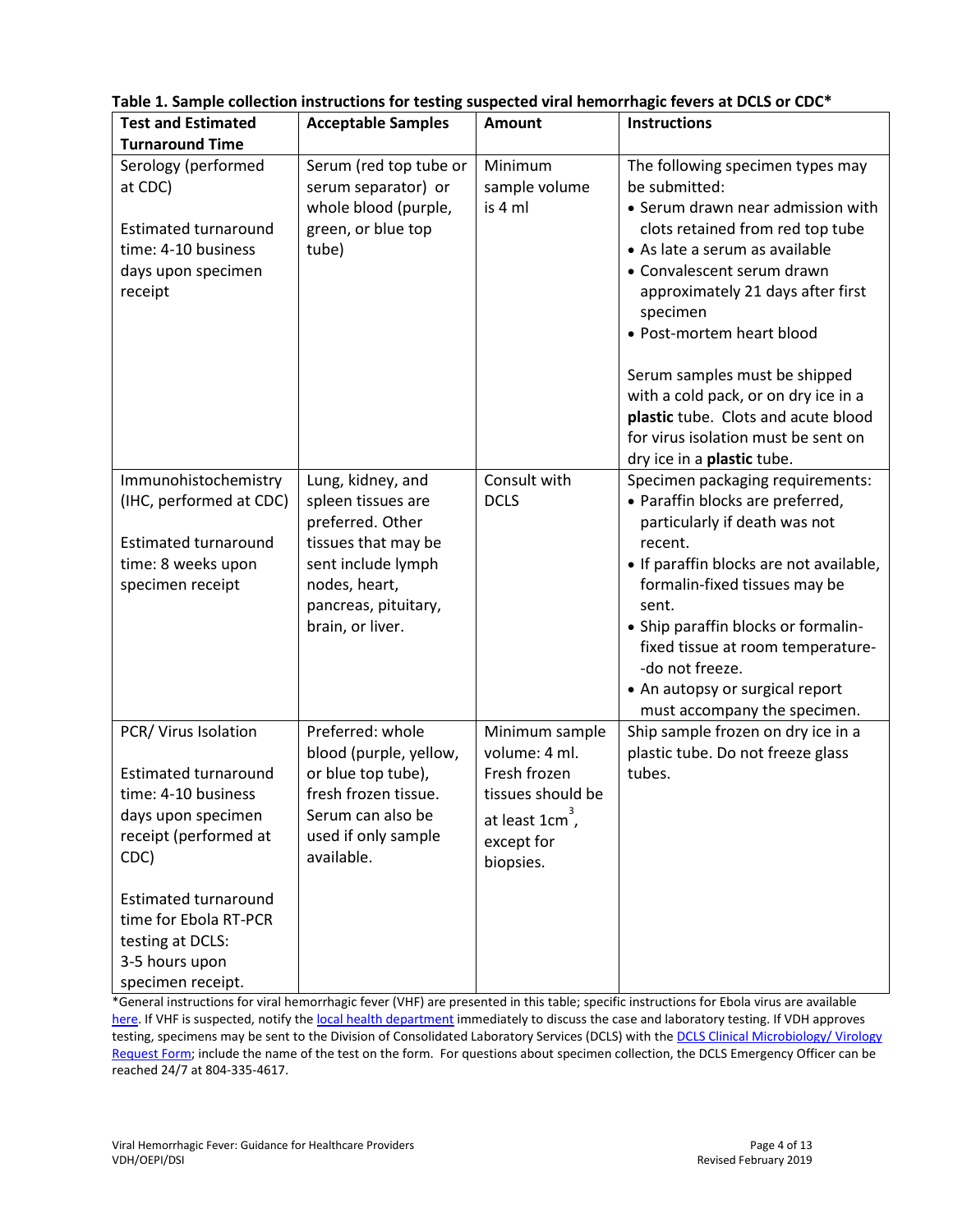# <span id="page-4-0"></span>**4. Treatment**

Patients with VHF should receive supportive therapy for symptoms and complications, but, in general, there is no other specific treatment or established cure. Supportive therapy includes maintenance of fluid and electrolyte balance, mechanical ventilation, dialysis, steroids (if adrenal involvement), and antibiotics for secondary bacterial infections.

Early treatment with ribavirin, an antiviral drug, can be effective for treating patients with Lassa fever, other Old World arenaviruses, and New World arenaviruses. Ribavirin might be effective for treating Crimean-Congo hemorrhagic fever, but more data are needed to evaluate this. Ribavirin is not effective against filoviruses or flaviviruses. Intravenous ribavirin can be obtained for compassionate use through FDA from Valeant Pharmaceuticals (Aliso Viejo, California). The healthcare provider should initiate the request to FDA at 301-796-1500 or, during after hours, at 866-300-4374, and should also simultaneously notify Valeant Pharmaceuticals at 800-548-5100, extension 5. Requesting ribavirin through the emergency investigational new drug process is explained on [FDA's website](https://www.fda.gov/Drugs/DevelopmentApprovalProcess/HowDrugsareDevelopedandApproved/ApprovalApplications/InvestigationalNewDrugINDApplication/ucm090039.htm).

Other experimental treatments, such as monoclonal antibody cocktails and antivirals, have been used in some patients, but there is limited evidence of their effectiveness on clinical outcome.

### <span id="page-4-1"></span>**5. Postexposure Prophylaxis**

Persons exposed to a virus that causes VHF, including close contacts of a patient with VHF, are recommended to be under postexposure surveillance for 21 days after the last known or potential exposure. Depending the risk of exposure, self-monitoring or active monitoring by public health might be recommended. In a [2002 paper by Borio et al,](https://jamanetwork.com/journals/jama/fullarticle/194908) the Working Group on Civilian Biodefense did not recommend prophylactic antiviral therapy for persons exposed to any hemorrhagic fever viruses (including Lassa virus) in the absence of clinical illness; instead, the group recommended monitoring the exposed person for 21 days and, if symptoms suggestive of VHF develop or fever (≥101°F) are documented, ribavirin therapy should be initiated unless another diagnosis is confirmed (or the etiologic agent is known to be a filorvirus or flavivirus). Other researchers have suggested considering postexposure prophylaxis (PEP) with ribavirin for persons exposed to an arenavirus or bunyavirus, particularly if a high-risk exposure (e.g., needlestick injury) has occurred.

### <span id="page-4-2"></span>**6. Vaccination**

FDA-approved vaccines against VHF are not available in the United States with the exception of the yellow fever vaccine. A human vaccine for Kyasanur Forest Disease and an animal vaccine for Rift Valley Fever are used in endemic areas; in addition, there are investigational vaccines for Argentine hemorrhagic fever, Ebola virus disease, and Rift Valley fever.

# <span id="page-4-3"></span>**7. Infection Control**

The following infection control recommendations should be followed when caring for persons with suspected VHF: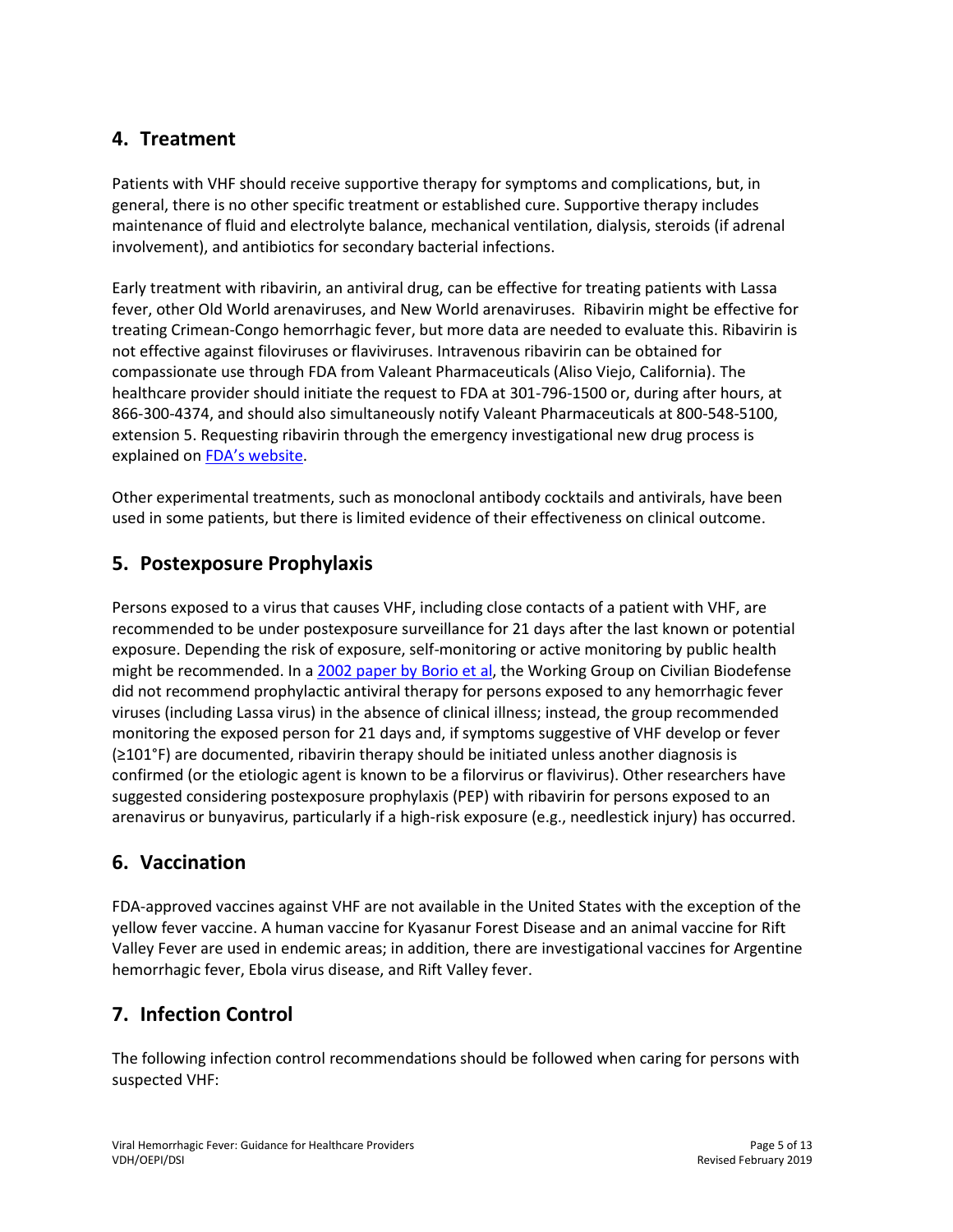- For Ebola virus disease, refer to CDC's infection control and prevention guidance. Note that, as of this writing, CDC has separate personal protective equipment (PPE) guidance depending on the status of the PUI and clinical presentation.
	- o [Infection Prevention and Control Recommendations for Hospitalized Patients with Known or](https://www.cdc.gov/vhf/ebola/clinicians/evd/infection-control.html)  [Suspected Ebola Virus Disease in U.S. Hospitals](https://www.cdc.gov/vhf/ebola/clinicians/evd/infection-control.html)
	- o [Donning and Doffing Personal Protective Equipment \(PPE\) for Evaluating Persons Under](https://www.cdc.gov/vhf/ebola/healthcare-us/ppe/guidance-clinically-stable-puis.html)  [Investigation \(PUIs\) for Ebola Who Are Clinically Stable and Do Not Have](https://www.cdc.gov/vhf/ebola/healthcare-us/ppe/guidance-clinically-stable-puis.html) Bleeding, Vomiting, [or Diarrhea](https://www.cdc.gov/vhf/ebola/healthcare-us/ppe/guidance-clinically-stable-puis.html)
	- o [Guidance on Personal Protective Equipment \(PPE\) To Be Used By Healthcare Workers during](https://www.cdc.gov/vhf/ebola/healthcare-us/ppe/guidance.html)  [Management of Patients with Confirmed Ebola or Persons under Investigation \(PUIs\) for](https://www.cdc.gov/vhf/ebola/healthcare-us/ppe/guidance.html)  [Ebola who are Clinically Unstable or Have Bleeding, Vomiting, or Diarrhea in U.S. Hospitals,](https://www.cdc.gov/vhf/ebola/healthcare-us/ppe/guidance.html)  [Including Procedures for Donning and Doffing PPE](https://www.cdc.gov/vhf/ebola/healthcare-us/ppe/guidance.html)
	- o [Interim Guidance for Environmental Infection Control in Hospitals for Ebola Virus](https://www.cdc.gov/vhf/ebola/clinicians/cleaning/hospitals.html)
- For VHF caused by other viruses, including Lassa, Marburg, and Crimean-Congo fever viruses, patients should be isolated in a private room and o[n Standard, Contact, and Droplet precautions](https://www.cdc.gov/infectioncontrol/basics/transmission-based-precautions.html) for the duration of illness [\(Siegel JD, et al 2007](https://www.cdc.gov/infectioncontrol/guidelines/isolation/index.html) and the corresponding Appendix A updates.
	- $\circ$  Although transmission by the airborne route has not been established, Airborne Precautions may be initiated for patients if bioterrorism is suspected or for patients undergoing airborne-generating procedures (e.g., aerosolized or nebulized medication administration, diagnostic sputum induction, bronchoscopy, airway suctioning, endotracheal intubation, positive pressure ventilation via face mask and high frequency oscillatory ventilation). [Airborne Precautions](https://www.cdc.gov/infectioncontrol/basics/transmission-based-precautions.html) entail placement of patient in a negative pressure isolation room with 6-12 air changes per hour, air exhausted directly to the outdoors or passage through a highefficiency particulate air (HEPA) filter before recirculation, and door kept closed.
	- $\circ$  Staff should be trained on the correct use of PPE and demonstrate proficiency in donning and doffing PPE before actual patient care. A trained observer of donning and doffing PPE is strongly recommended.
	- o PPE should include gloves and fluid-resistant or impermeable gown, face/eye protection with masks, goggles or face shields. Additional PPE, including double gloves, leg and shoe coverings may be used. When performing aerosol-generating procedures, use a NIOSHcertified, fit-tested N-95 or higher respirator.
	- $\circ$  A private patient room is preferred. If multiple patients with viral hemorrhagic fever are in a health care facility, they should be cared for in the same part of the hospital to minimize exposures to others.
	- $\circ$  Nonessential staff and visitors should be restricted from entering the room of patients with suspected VHF. A log of persons entering the patient's room should be maintained.
	- o Before exiting the room of a patient with suspected VHF, safely remove and dispose of all protective gear, and clean and disinfect shoes that are soiled with body fluids as described in the section on environmental infection control below.
	- $\circ$  To prevent percutaneous injuries, needles and other sharps should be used and disposed of in accordance with recommendations fo[r Standard Precautions.](https://www.cdc.gov/infectioncontrol/basics/transmission-based-precautions.html)
	- o Healthcare workers should strictly adhere to hand hygiene.
	- o Healthcare workers should use barrier precautions to prevent skin or mucous membrane exposure of the eyes, nose, and mouth with patient blood, other body fluids, secretions (including respiratory droplets), or prevent contact with items or environmental surfaces that may be soiled.
	- $\circ$  If the patient requires a surgical or obstetric procedure, consult the local health department and Infection Preventionist regarding appropriate precautions for these invasive procedures.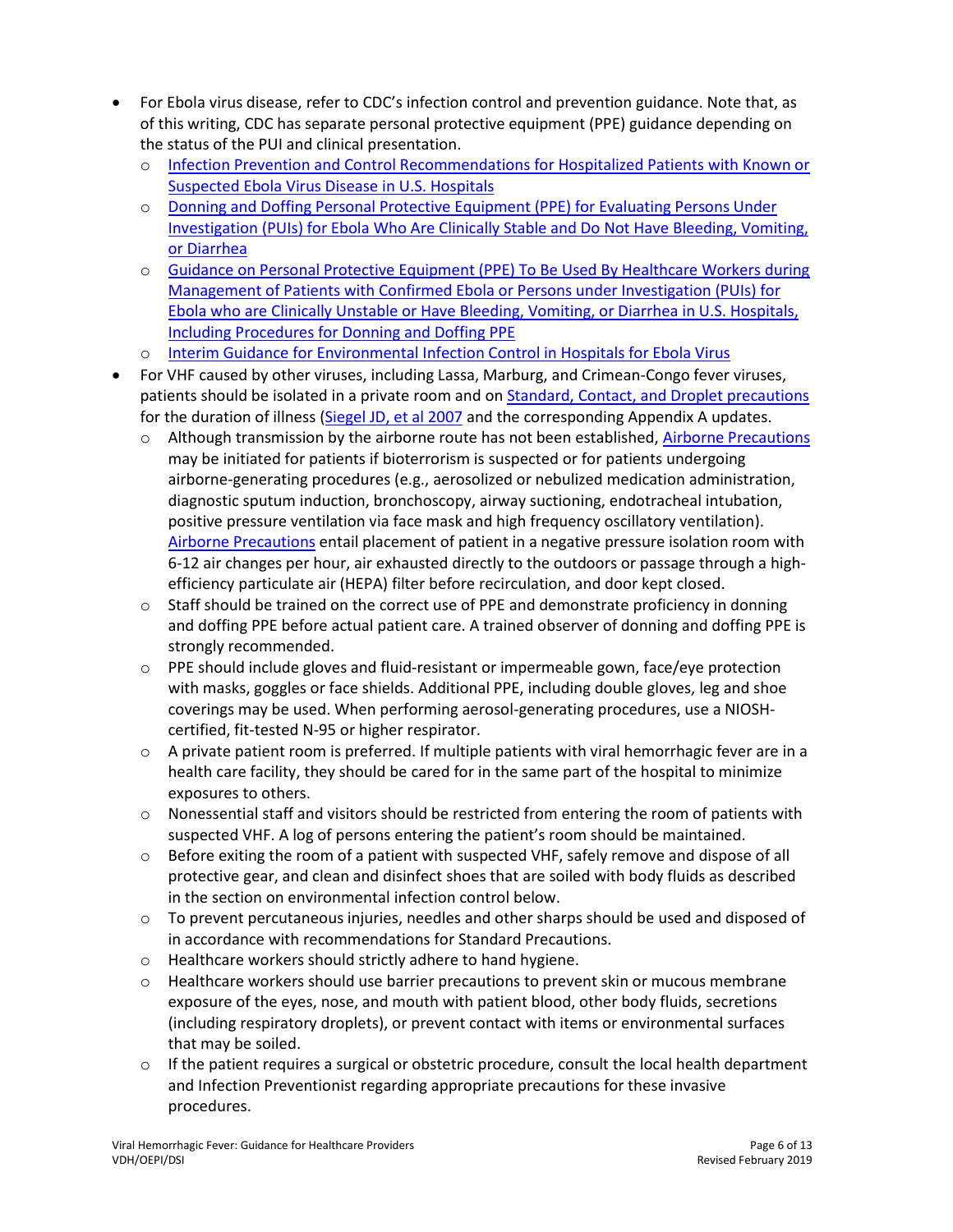# <span id="page-6-0"></span>**8. Decontamination**

- Environmental surfaces or inanimate objects contaminated with blood, other body fluids, secretions, or excretions should be cleaned and disinfected using standard procedures.
	- o For cleaning and disinfection for Ebola virus, refer to CDC's [Ebola guidance for clinicians.](https://www.cdc.gov/vhf/ebola/clinicians/index.html)
- Disinfection can be accomplished using a U.S. Environmental Protection Agency (EPA)-registered hospital disinfectant or a 1:100 daily dilution of household bleach (1/4 cup bleach to 1 gallon water). For grossly soiled surfaces, (e.g., vomitus or stool), use a 1:10 dilution of household bleach.
- Soiled linens should be incinerated, autoclaved or placed in double, clearly labeled leak-proof bags at the site of use and discarded. Hospital housekeeping staff and linen handlers should wear appropriate PPE when handling or cleaning potentially contaminated material or surfaces.
- Liquid medical waste such as feces and vomitus can be disposed of in the sanitary sewer following local sewage disposal requirements. Care should be taken to avoid splashing when disposing of these materials.
- When discarding solid medical waste (e.g., needles, syringes, and tubing) contaminated with blood or other body fluids from VHF patients, contain the waste with minimal agitation during handling. Properly contained wastes should be managed according to existing local and state regulations for ensuring health and environmental safety during medical waste treatment and disposal. On-site treatment of the waste in an incinerator or a gravity displacement autoclave for decontamination purposes will help to minimize handling of contaminated waste. Alternatively, off-site medical waste treatment resources may be used.

# <span id="page-6-1"></span>**9. Postmortem Practices**

If VHF is suspected as a cause of death, the [district Office of the Chief Medical Examiner](http://www.vdh.virginia.gov/medExam/ContactUs.htm) should be notified immediately. Contact with cadavers has been implicated as a source of transmission in previous VHF outbreaks. Prompt burial or cremation of the deceased, with minimal handling, is recommended. No embalming should be done. Remains should be wrapped in sealed leak-proof material and cremated or buried promptly in a sealed casket. If an autopsy is necessary, it should be performed only after consultation with and approval from VDH and CDC and by specially trained persons using VHF-specific barrier precautions, HEPA-filtered respirators and negative-pressure rooms.

# <span id="page-6-2"></span>**10. Public Health Measures**

- Suspected or confirmed VHF cases should be reported immediately to the [local health](http://www.vdh.virginia.gov/local-health-districts/)  [department.](http://www.vdh.virginia.gov/local-health-districts/)
- Laboratory specimens should be sent to the state public health laboratory (DCLS) for preliminary testing of agent and/or shipment to the CDC after VDH consultation and approval. For questions about specimen collection, the DCLS Emergency Officer can be reached 24 hours a day/7 days a week at 804-335-4617.
- Designated public health authority should begin an epidemiologic investigation.
	- $\circ$  Collect detailed information from the patient to attempt to identify the source of the exposure.
	- $\circ$  Investigate contacts of the patient for compatible illness to investigate a potential common exposure.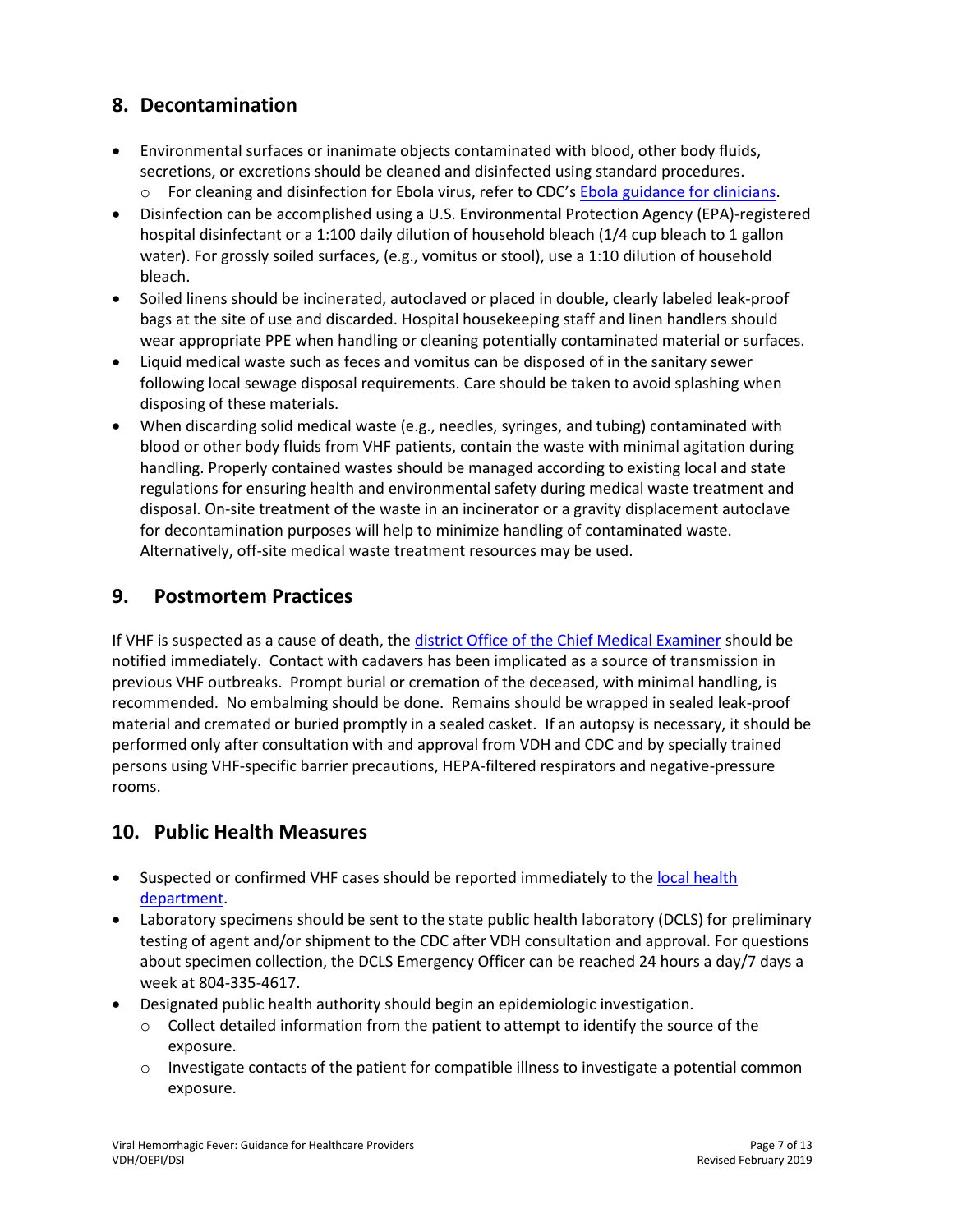- $\circ$  Implement control measures to prevent disease and additional exposures. Monitor close contacts of VHF patients 21 days. For laboratorians who handled infectious specimens or others who were potentially exposed before identification as a VHF, postexposure monitoring might be recommended based on a risk assessment.
- o VDH will work with the CDC, Federal Bureau of Investigation (FBI) and other state or federal agencies as necessary.

# <span id="page-7-0"></span>**11. References and Resources**

Borio L, Inglesby T, Peters CJ, et al. Hemorrhagic fever viruses as biological weapons: medical and public health management. *JAMA*. 2002; 287(18):2391-2405.Abstract available at <http://jama.jamanetwork.com/article.aspx?articleid=194908> (accessed December 12, 2018).

Centers for Disease Control and Prevention (CDC). Ebola (Ebola Virus Disease): For Clinicians. Available a[t https://www.cdc.gov/vhf/ebola/clinicians/index.html](https://www.cdc.gov/vhf/ebola/clinicians/index.html) (accessed December 13, 2018).

Centers for Disease Control and Prevention (CDC). Guidance for safe handling of human remains of Ebola patients in U.S. hospitals and mortuaries. Available at [https://www.cdc.gov/vhf/ebola](https://www.cdc.gov/vhf/ebola/clinicians/evd/handling-human-remains.html) [/clinicians/evd/handling-human-remains.html](https://www.cdc.gov/vhf/ebola/clinicians/evd/handling-human-remains.html) (accessed December 13, 2018).

Centers for Disease Control and Prevention (CDC). Infection Prevention and Control Recommendations for Hospitalized Patients under Investigation (PUIs) for Ebola Virus Disease (EVD) in U.S. Hospitals. Available at https://www.cdc.gov/vhf/ebola/clinicians/evd/infection-control.html (accessed December 13, 2018).

Centers for Disease Control and Prevention (CDC). Interim Guidance for Managing Patients with Suspected Viral Hemorrhagic Fever in U.S. Hospitals, May 19, 2005. Available at <http://www.cdc.gov/vhf/ebola/pdf/vhf-interim-guidance.pdf> (Accessed December 13, 2018).

Centers for Disease Control and Prevention (CDC). Viral Hemorrhagic Fevers. Available at <https://www.cdc.gov/vhf/> (accessed December 13, 2018).

CIDRAP. Viral hemorrhagic fever. Available at [http://www.cidrap.umn.edu/infectious-disease](http://www.cidrap.umn.edu/infectious-disease-topics/vhf)[topics/vhf](http://www.cidrap.umn.edu/infectious-disease-topics/vhf) (accessed December 13, 2018).

Knust B, Choi M. Viral hemorrhagic fevers. In: Brunette GW, ed. *CDC Health information for international travel 2018.* New York, NY: Oxford University Press; 2018. Available at [https://wwwnc.cdc.gov/travel/yellowbook/2018/infectious-diseases-related-to-travel/viral](https://wwwnc.cdc.gov/travel/yellowbook/2018/infectious-diseases-related-to-travel/viral-hemorrhagic-fevers)[hemorrhagic-fevers](https://wwwnc.cdc.gov/travel/yellowbook/2018/infectious-diseases-related-to-travel/viral-hemorrhagic-fevers) (accessed December 13, 2018).

Knust B, Rollin P. Arboviral hemorrhagic fevers. In Heymann DL, Ed. *Control of Communicable Diseases Manual*. 20th ed. Washington, DC: American Public Health Association. 2015: 43-46

Rollin P, Knust B, Nichol S. Arenaviral hemorrhagic fevers, New World. In Heymann DL, Ed. *Control of Communicable Diseases Manual*. 20th ed. Washington, DC: American Public Health Association. 2015: 47-50.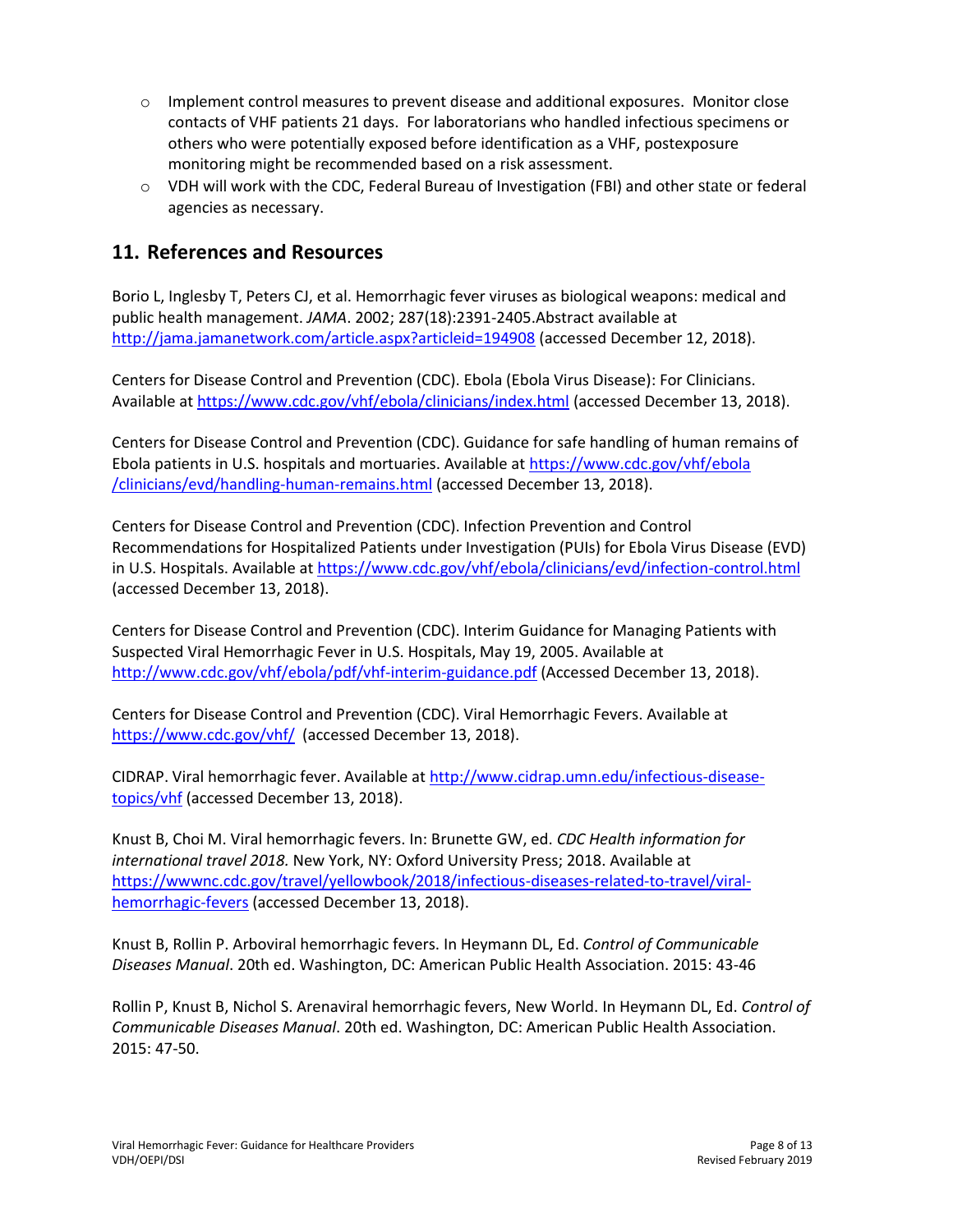Rollin P, Knust B, Nichol S. Arenaviral hemorrhagic fevers, Old World. In Heymann DL, Ed. *Control of Communicable Diseases Manual*. 20th ed. Washington, DC: American Public Health Association. 2015: 50-54.

Siegel JD, Rhinehart E, Jackson M, Chiarello L, and the Healthcare Infection Control Practices Advisory Committee. 2007 Guideline for Isolation Precautions: Preventing Transmission of Infectious Agents in Healthcare Settings. Available at [https://www.cdc.gov/infectioncontrol/guidelines](https://www.cdc.gov/infectioncontrol/guidelines/isolation/index.html) [/isolation/index.html](https://www.cdc.gov/infectioncontrol/guidelines/isolation/index.html) (accessed December 12, 2018).

Occupational Safety and Health Administration. Cleaning and Decontamination of Ebola on surfaces: Guidance for workers and employers in non-healthcare/non-laboratory settings. Available at [https://www.osha.gov/Publications/OSHA\\_FS-3756.pdf](https://www.osha.gov/Publications/OSHA_FS-3756.pdf) (accessed December 13, 2018)

World Health Organization. *Clinical management of patients with viral haemorrhagic fever: A pocket guide for front-line health workers.* Geneva, Switzerland: World Health Organization; 2016. Available a[t https://www.who.int/csr/resources/publications/clinical-management-patients/en/](https://www.who.int/csr/resources/publications/clinical-management-patients/en/) (accessed December 13, 2018).

World Health Organization. Health Topics. Available at<https://www.who.int/health-topics/> (accessed December 13, 2018).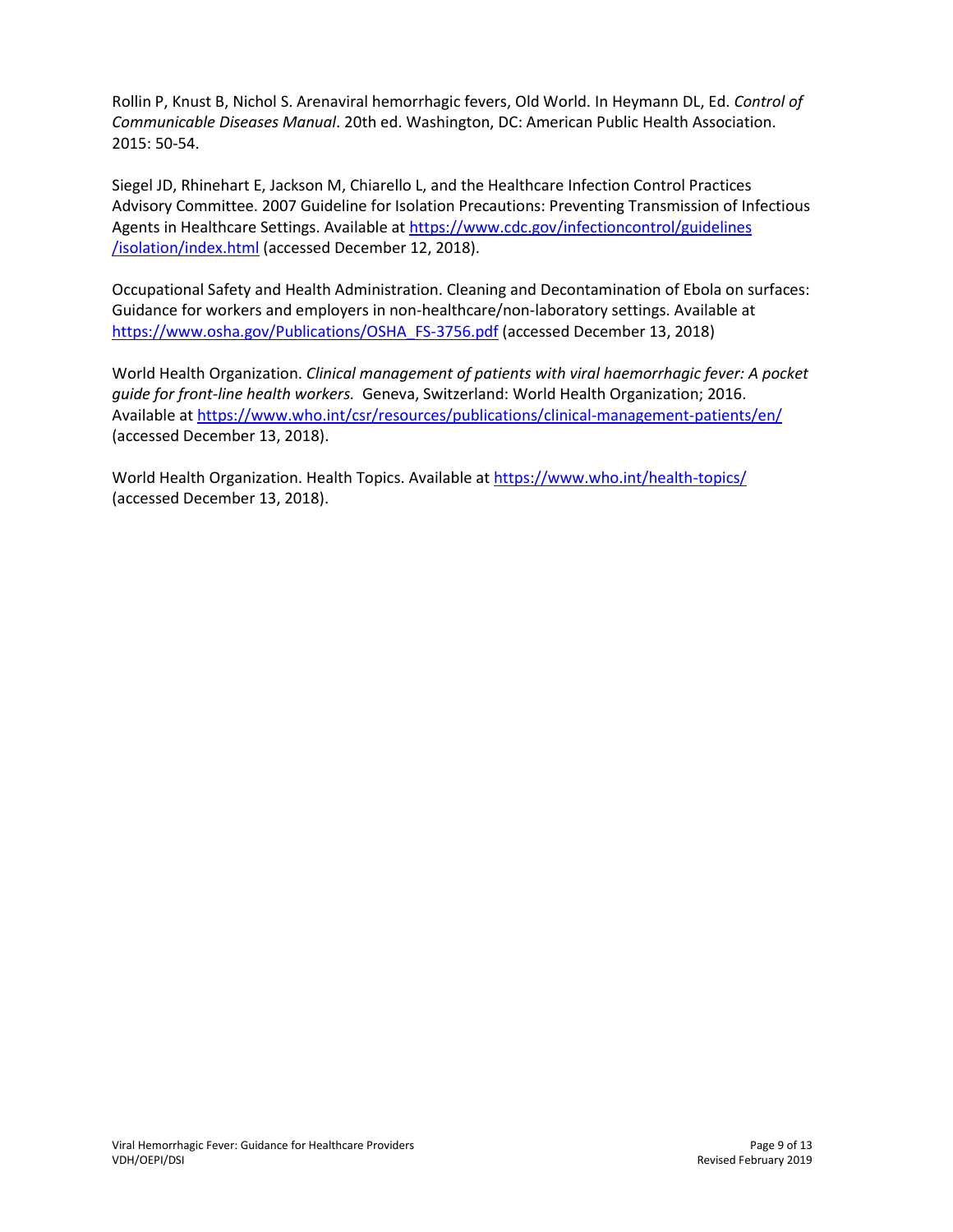# <span id="page-9-0"></span>**12. Appendix 1: Epidemiology and clinical manifestations of specific viruses causing viral hemorrhagic fever by virus family**

Note: Other hemorrhagic fever viruses exist in these categories; however, the viruses that pose the most serious risk as biological weapons are the following: arenaviruses (Lassa virus, New World arenaviruses), bunyaviruses (Rift Valley fever virus), filoviruses (Ebola virus, Marburg virus), and flaviviruses (yellow fever virus, Omsk hemorrhagic fever virus, Kyasanur Forest disease virus). Dengue virus, Crimean-Congo hemorrhagic fever viruses and hantaviruses are considered less likely to be used as biological weapons [\(Borio, et al 2002\)](https://jamanetwork.com/journals/jama/fullarticle/194908). The role of other hemorrhagic fever viruses as potential weapons is not known.

### **Arenaviruses**

### **1) Lassa Fever**

- Organism: Lassa virus
- Natural reservoir: multimammate rat (*Mastomys* rodent)
- Person-to-person transmission: Yes
- **•** Occurrence: Endemic in Benin, Ghana, Guinea, Liberia, Mali, Nigeria, and Sierra Leone and probably in other West African countries. An estimated 100,000 – 300,000 infections, including approximately 5,000 deaths, occur annually. In some areas of Sierra Leone and Liberia, it is known that 10%–16% of people admitted to hospitals every year have Lassa fever.
- Incubation period: 6-21 days
- Signs and symptoms: Most infections (80%) are asymptomatic or mild with slight fever, general malaise and weakness, and headache. In 20% of infections, disease is severe with multisystem involvement and hemorrhaging (e.g., in gums, eyes, or nose), respiratory distress, vomiting, facial swelling, pain in the chest, back, and abdomen, and shock. Neurological symptoms (e.g., hearing loss, tremors, and encephalitis) can be present. Pregnant women are more likely to develop severe disease and fetal loss occurs in >80% of cases. Deafness occurs in ~25% of patients who survive; half of these patients regain partial hearing after 1–3 months.
- Case-fatality rate: ~1% of all infections; ~15%–20% among hospitalized patients

### **2) New World Arenaviruses**

- Organism: multiple (including Machupo, the cause of Bolivian hemorrhagic fever; Junin, the case of Argentine hemorrhagic fever; Guanarito, the cause of Venezuelan hemorrhagic fever; Sabia, the cause of Brazilian hemorrhagic fever)
- Natural reservoir: rats and mice
- Person-to-person transmission: Yes
- Occurrence: Depends on the virus and the host, but primarily limited to certain areas in Argentina, Bolivia, Brazil, and Venezuela
- Incubation period: Depends on the virus, but typically 6–14 days (range 5–21 days)
- Signs and symptoms: Asymptomatic infections occur. If signs and symptoms are present, they include fever, headache, anorexia, malaise, muscle pain, with pain especially in the lower back; other symptoms might include nausea, dizziness, abdominal pain, vomiting, diarrhea, sore throat, flushing of the head and torso, or generalized lymphadenopathy. Most patients improve after a week or two, but about 1/3 of untreated cases become severe and life-threatening. Petechiae and ecchymosis on the skin or gums, bleeding from the vagina or gastrointestinal tract, and neurologic symptoms might be present.
- Case-fatality rate: 15%–30% in untreated patients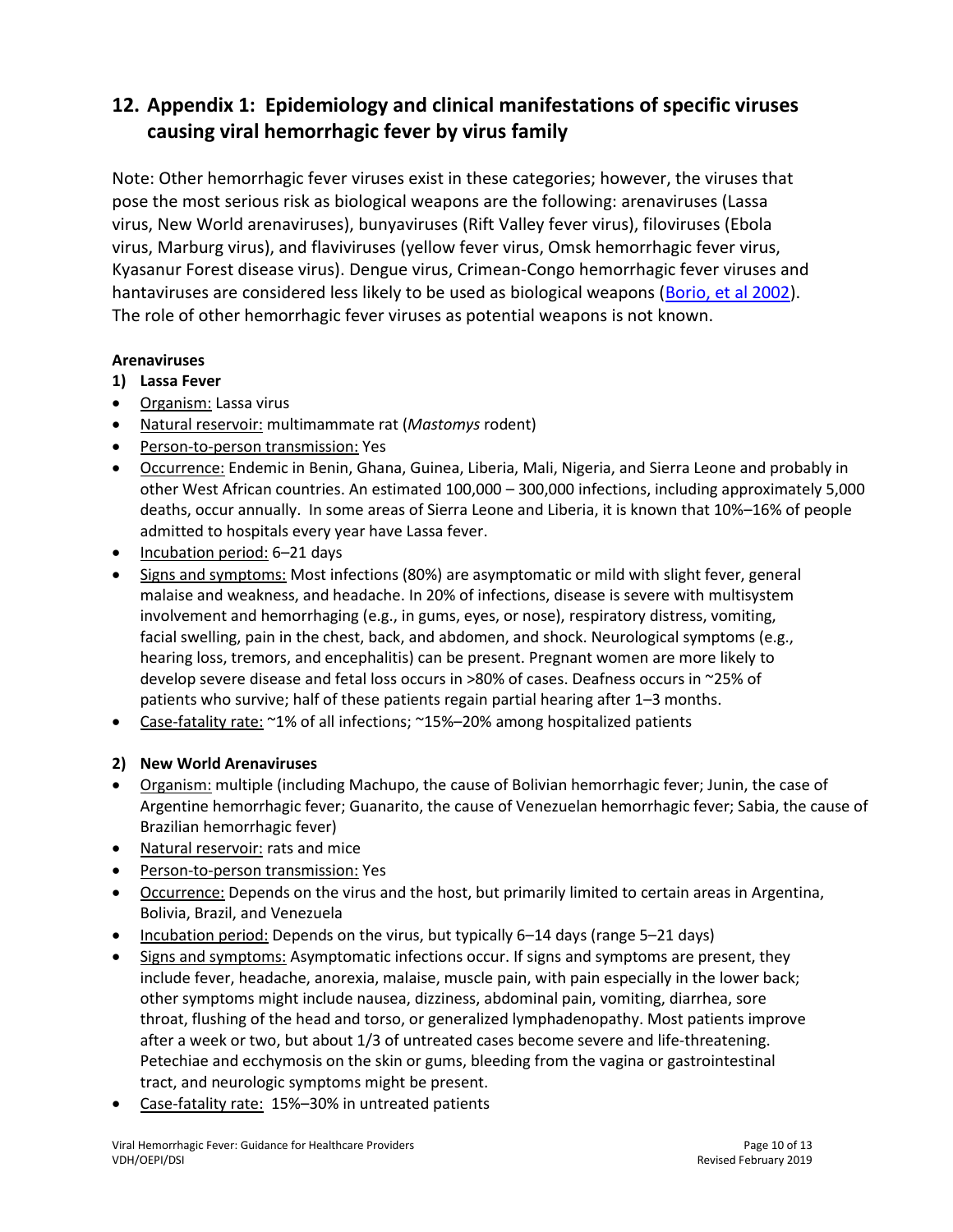### **Bunyaviruses**

- **1) Rift Valley Fever (RVF)**
- Organism: Rift Valley fever virus
- Natural reservoir: Ruminants (e.g., cattle, sheep and possibly wild ruminants), rats in some areas
- Person-to-person transmission: No
- Occurrence: Rift valley fever was first reported in livestock in Kenya's Rift Valley in the early 1910s. RVF is generally found in eastern and southern Africa, but the virus exists in most of sub-Saharan Africa, including West Africa and Madagascar. In September 2000, a RVF outbreak was reported in Saudi Arabia and subsequently, Yemen. This outbreak represented the first identified cases outside Africa.
- Incubation period: 2–6 days
- Signs and symptoms: Most commonly, people with RVF have either no symptoms or a mild illness associated with flu-like fever, pain in the muscle and joints, and headache. Most patients recover within one week after onset of illness. Some patients (8–10%) develop much more severe symptoms, including the following:
	- $\circ$  Ocular form: blurred and decreased vision that occurs 1–3 weeks after illness onset and might resolve within 10–12 weeks
	- $\circ$  Meningoencephalitis form: headaches, memory loss, hallucinations, confusion, disorientation, vertigo, convulsions, lethargy and coma. This form occurs in less than 1% of patients and presents 1– 4 weeks after initial symptoms appear. Although death is rare, neurological deficits often persist.
	- $\circ$  Hemorrhagic fever form: which occurs in <1% of patients, may begin with jaundice and other signs of liver impairment, followed by vomiting blood, bloody stool, or bleeding from gums, skin, nose, and injection sites. These symptoms appear 2–4 days after initial onset and death usually occurs 3–6 days later.
- Case-fatality rate: <1% overall and ~50% among those with hemorrhagic fever form

### **Filoviruses**

- **1) Ebola Virus Disease (EVD)**
- Organism: Ebola virus
- Natural reservoir: Unknown, presumed to be fruit bats
- Person-to-person transmission: Yes
- Occurrence: first identified in 1976**;** since then, sporadic outbreaks have been identified in Africa, primarily in sub-Saharan countries. The largest EVD outbreak occurred in 2014–2016 in West Africa.
- Incubation period: 8–10 days (range 2–21 days)
- Signs and symptoms: Fever, fatigue, headache, joint and muscle aches, and sore threat. These are followed by diarrhea, vomiting, and symptoms of impaired kidney and liver function, and in some cases bleeding inside and outside the body.
- Case-fatality rate: ~50% overall and 25%-90% in outbreaks

### **2) Marburg Hemorrhagic Fever (MHF)**

- Organism: Marburg virus
- Natural reservoir: fruit bat (*Rousettus aegypticus*)
- Person-to-person transmission: Yes
- Occurrence: First identified in 1967 when outbreaks of hemorrhagic fever occurred simultaneously in laboratories in Germany and Yugoslavia. Countries in which MHF has been identified include Uganda, Zimbabwe, the Democratic Republic of the Congo, Kenya, and Angola. A few cases outside of Africa have been identified and were related to either laboratory exposure or importation after travel to Africa.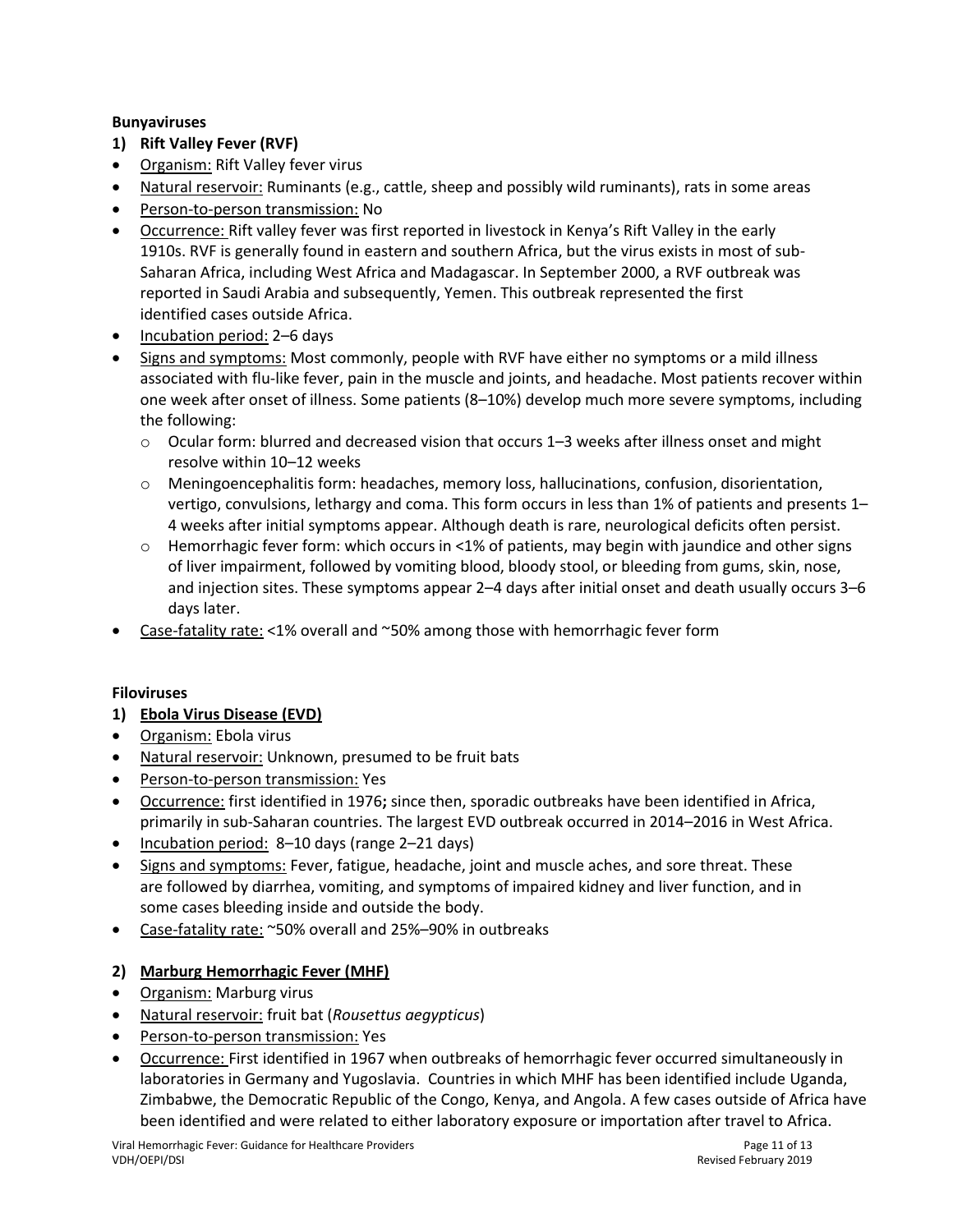- People who have close contact with a human or non-human primate infected with the virus are at risk (includes laboratory or quarantine facility workers) for developing the disease. In addition, hospital staff and family members who care for patients with the disease are at risk if they do not use proper barrier nursing technique.
- Incubation period: 5–10 days (range 2–21 days)
- Signs and symptoms: symptom onset is sudden and marked by high fever, severe headache, and severe malaise. Muscle aches and pains are common. On the third day, severe diarrhea, abdominal pain, nausea, and vomiting can begin. A maculopapular rash, most prominent on the trunk (chest, back, stomach), might occur 2–7 days after initial symptom onset. Symptoms become increasingly severe and can include jaundice, inflammation of the pancreas, severe weight loss, delirium, shock, liver failure, severe hemorrhaging (which occurs 5–7 days after onset), and multi-organ dysfunction. Central nervous system involvement manifests as confusion, irritability, and aggression. Orchitis, which can occur during the late stages of infection, has occasionally been reported.
- Case-fatality rate: 23%–90%

### **Flaviviruses**

- **1) Yellow Fever**
- Organism: Yellow fever virus (YFV)
- Natural reservoir: nonhuman and human primates
- Person-to-person transmission: Yes (also vectorborne transmission via infected mosquitoes, primarily *Aedes* or *Haemagogus* spp.)
- Occurrence: Endemic in parts of Africa (particularly sub-Saharan West Africa) and Central and South America. Occurrence depends on transmission cycle present in the area. With the sylvatic (jungle) transmission cycle, transmission occurs between nonhuman primates and mosquitoes in the forest canopy in tropical regions of Africa and Latin America. With the intermediate (savannah) transmission cycle, transmission occurs via various *Aedes* spp., humans and nonhuman primates in humid and semihumid areas of Africa. With the urban transmission cycle, transmission occurs between humans and mosquitoes (primarily *Aedes aegypti*) in parts of Africa, particularly West Africa.
- Incubation period: 3-6 days
- Signs and symptoms: Most infections are asymptomatic. Symptoms, if present, include fever, chills, headache, backache, general muscle pain, prostration, nausea, and vomiting. Some patients might just experience mild, febrile illness. In approximately 15% of cases, there is a brief remission of symptoms lasting hours to a day followed by the recurrence of initial symptoms and progression to jaundice and hemorrhagic symptoms. Leukopenia (most pronounced around Day 5 of infection), leukocytosis (usually in second week of infection), elevated liver enzymes, abnormal clotting factors, albuminuria and anuria may be seen as a result of liver and renal failure.
- Case-fatality rate: 30%– 60% for those with severe disease

### **2) Kyasanur Forest Disease (KFD)**

- Organism: Kyasanur Forest disease virus (KFDV)
- Natural reservoir: Rodents, bats and other small mammals; monkeys appear to be amplifying hosts; arthropod vector: ticks (*Haemaphysalis spinigera*)
- Person-to-person transmission: No
- Occurrence: KFDV was identified in 1957 from a sick monkey from the Kyasanur Forest in India. Since then, approximately 400–500 human cases per year have been reported.
- Incubation period: 3–8 days